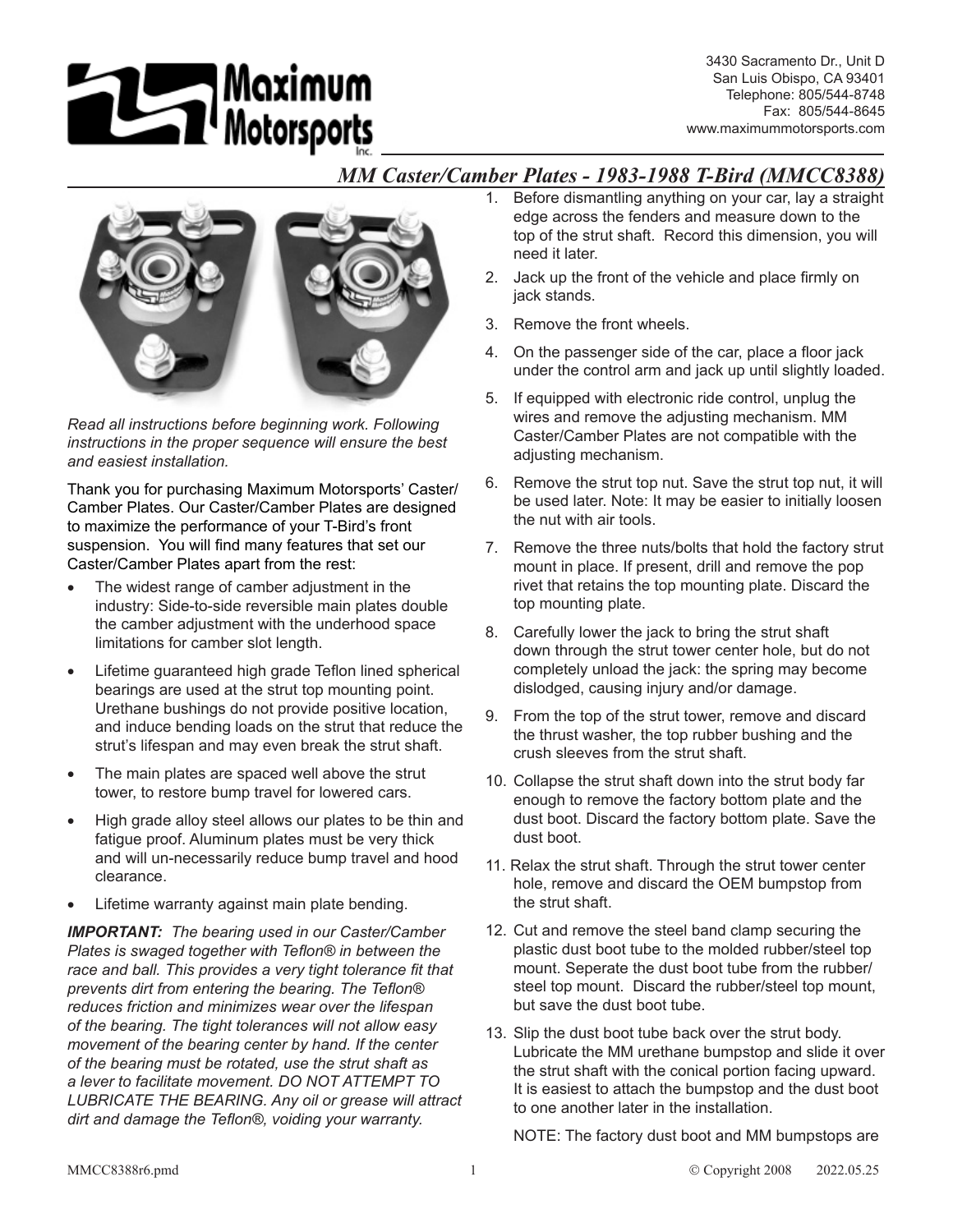NOT used in coil-over applications. If using Bilstein struts, the MM bumpstops and the factory dust boots are not used. Bilstein struts have internal bumpstops and their own dust boots. For replacement dust boots for Bilstein struts, you can order a Service-6 kit from MM for conventional spring applications, or a Service-7 kit for coil over applications.

- 14. Install the MM Bottom Plate beneath the strut tower with the 12mm bolts protruding upward through the factory mounting slots and hole. Make sure the Bottom Plate slides freely in the adjusting slots of the strut tower. If not, file the slots until they do.
- 15. Install 1/2" washers over the 12mm bolts of the Bottom Plate. These washers will rest directly on top of the car's strut tower.
- 16. Install the 1/2" inside diameter spacers over the 12mm bolts of the Bottom Plate.
- 17. The orientation of the Main Plate can be either 'positive' or 'negative'. Use the following illustration to properly position the Main Plates in the car. Use the table as a guide to determine the orientation of the Main Plates for your alignment needs. The majority of street cars will have the Main Plates installed in the 'positive' orientation. The majority of race cars will have the Main Plates installed in the 'negative' orientation. To change the Bearing Plates between positive and negative orientation, flip the Main Plate on each side of the car. For example, a Main Plate with one side up in the positive orientation will be in the negative orientation when that side is facing down.

Main Plate in 'Positive' Orientation



Main Plates in 'Negative' Orientation



### Sample Camber Readings vs. Main Plate Orientation

| MM Main Plate in positive orientation |                                                |
|---------------------------------------|------------------------------------------------|
| Stock Ride Height                     | 7/8 <sup>°</sup> Neg to 1-1/2 <sup>°</sup> Pos |
| 1" Lowered Ride Height                | 1-3/8 <sup>°</sup> Neg to 1 <sup>°</sup> Pos   |
|                                       | MM Main Plate in negative orientation          |
| Stock Ride Height                     | 2-1/8 <sup>°</sup> Neg to 1/4 <sup>°</sup> Neg |
| 1" Lowered Ride Height                | 3/4 <sup>°</sup> Neg to 2-5/8 <sup>°</sup> Neg |

1987 Thunderbird Turbo Coupe used as an example. Use this table as a guide. Actual readings will vary.

18. Install the Bearing Plates onto the Main Plates. The bearing plates have a long-straight edge and a short-beveled edge. Assemble a bearing plate onto the bottom of each Main Plate, so that the short beveled edge will be toward the rear of the car. The short-beveled edge is designed for Main Plate bolt clearance at the back of the caster adjustment slot. Failure to orient the bearing plates correctly will limit your range of caster adjustment.

# Passenger Side, Positive Orientation



- 19. On each side of the car, install the appropriate Main Plate with the Bearing Plate mounted to its underside.
- 20. Install the 1/2" washers and 12mm nylock nuts on the bolts of the Bottom Plate.
- 21. Install the strut shaft through the spherical bearing with five of the 16mm (inside diameter) spacers. Use the guidelines below to determine the combination of spacers to put above and below the spherical bearing. *Use the same spacer configuration on each side of the car.*
- $\circ$  If the car is at stock ride height, place one of the thinnest spacers on top of the spherical bearing. Place four remaining spacers under the spherical bearing. One spacer on top is required to allow full angularity of the spherical bearing.
- $\circ$  If the car is lowered from stock, position the spacers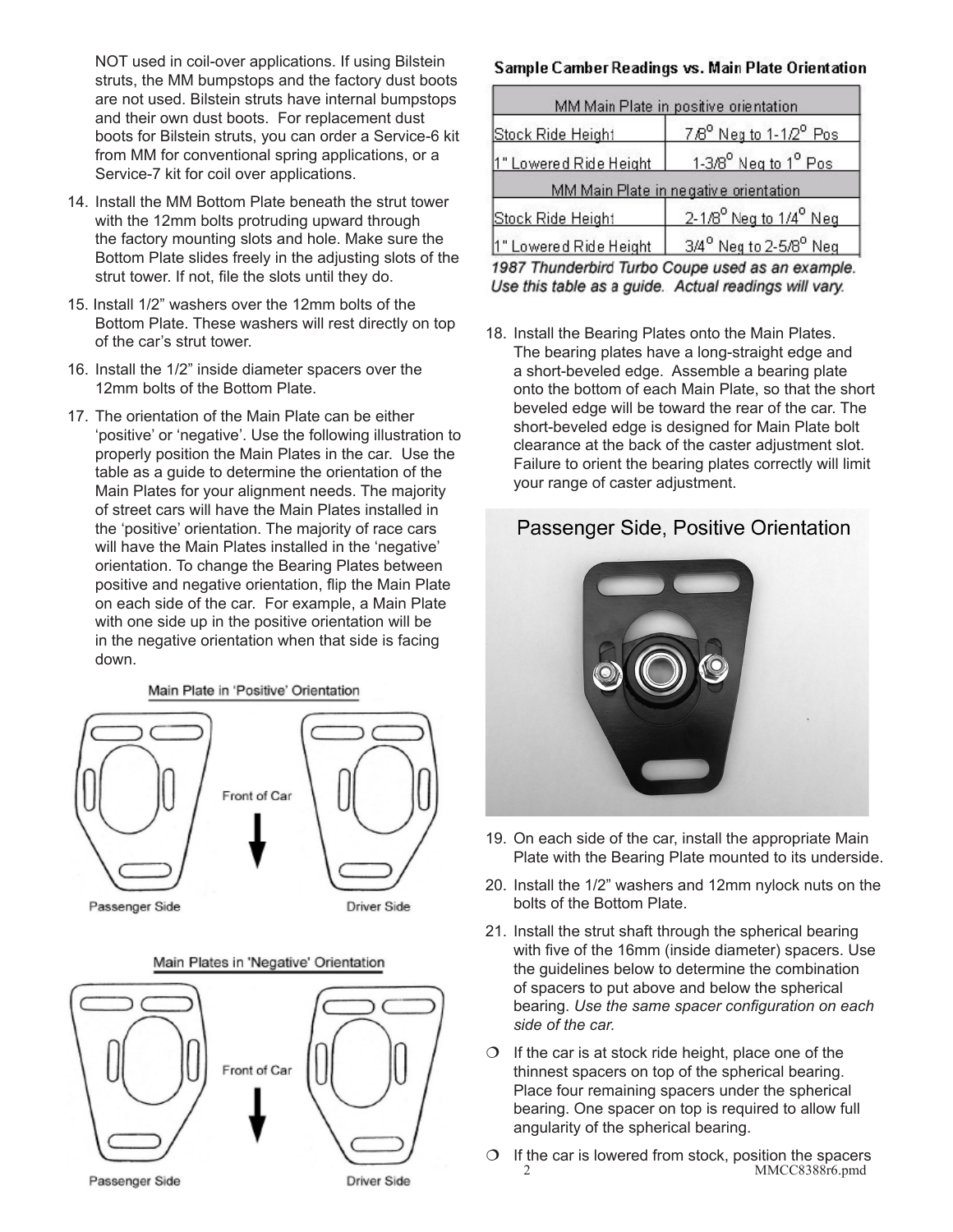so that the top of the strut shaft is higher than the dimension recorded in step 1 by the same amount that the car is lowered. For example: If the car is lowered 1.5" from stock, position the spacers so that the strut shaft is 1.5" higher than the dimension you recorded in step 1.

- 22. Reinstall the strut shaft top mounting nuts. Torque the nuts to your strut manufacturer's specification.NOTE: Various strut manufacturers have unique lengths for the top threaded portion of the strut shaft. You may need to omit a spacer to fully engage the nut on the strut shaft.
- 23. Temporarily tighten the Caster/Camber Plate adjusting nuts: Two 3/8" nuts for caster and three 12mm nuts for camber on each side.
- 24. Check hood clearance to the raised strut shaft. You can check hood clearance by carefully closing the hood with putty or Play Dough on top of the strut shaft. The thickness of the smashed putty will indicate exactly how much hood clearance there is. If hood clearance is less than 1/8", reposition the strut shaft spacers to lower the strut shaft relative to the spherical bearing.
- 25. Slide the MM urethane bumpstop up as far as it will go. Slip the dust boot up and onto the bumpstop. Secure it with a Zip Tie.



- 26. Pull the bumpstop/dustboot down the strut shaft slightly so that it will not interfere with the sliding portions of the Caster/Camber Plates while the alignment is being performed.
- 27. Reinstall the front wheels and carefully lower the vehicle to the ground.
- MMCC8388r6.pmd 3 
2022.05.25 28. Torque the lug nuts to the factory specification.
- 29. Have your car professionally aligned.
- NOTE: Because camber and caster can be adjusted independently with the MM plates, you can adjust one, lock it down, and then adjust the other. Always double check all camber and caster measurements after an adjustment of even one parameter. *Remember: any change to ride height will cause camber to change. Any change in camber will cause the toe setting to change. You must re-adjust the toe setting after altering camber.*
- 30. Ford's production tolerances on the position of the large center hole of the strut tower can cause interference when the camber or caster is adjusted towards the limit of travel. If you are adjusting towards the extreme limits of camber and/or caster, check the clearance between the strut shaft and the edge of the large center hole. Check not only with the wheels pointed straight ahead, but also while turning the steering from lock to lock. You may enlarge the center hole with a file or die grinder.
- 31. Caster and camber settings change the strut shaft's position relative to the hood. Double check hood clearance with the car on the ground, while turning the steering from lock to lock. If necessary, reposition the strut shaft spacers to lower the strut shaft relative to the spherical bearing.
- 32. When the alignment is complete, torque all the caster camber plate adjusting nuts:

| Two 3/8" caster nuts | $32$ ft-lb. |
|----------------------|-------------|
|----------------------|-------------|

Three 12mm camber nuts 65 ft-lb.

## ALIGNMENT RECOMMENDATIONS

If you wish, you can simply have your car aligned to Ford's specifications:

We recommend that caster be set to 4.5° positive for street cars. For race cars we recommend that the caster be set to 6° positive, or at the limit of adjustment on the plate - with mandatory attention to bumpsteer. The Mustang responds favorably to increased positive caster. The reason: The more positive the caster setting, the more negative camber the loaded tire will gain while cornering.

We recommend that camber be set to 0.75° negative for street cars, never positive as Ford allows. For race cars we recommend 3° negative camber. Some cars/drivers need more negative camber for optimum handling and tire wear. Keep an eye on your own tire wear and make adjustments as necessary.

We recommend setting the toe to the factory spec. of 0.10° toe-in per tire for street use. For race cars we recommend 0.20° toe-out per tire.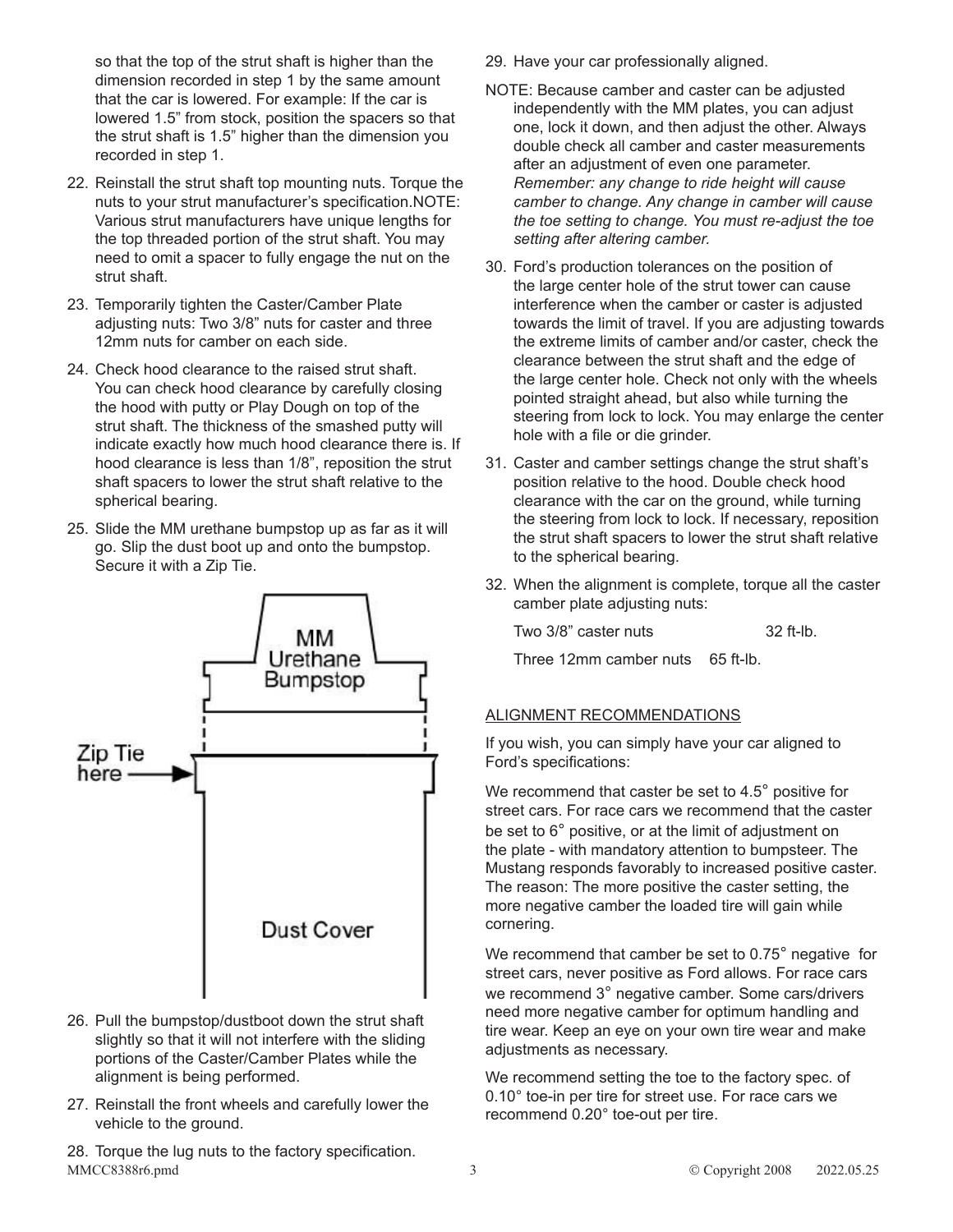#### BUMPSTEER:

Bumpsteer is the toe setting of a wheel changing as the suspension moves up and down over bumps, or with body roll while cornering.

There is a myth that the tie rod should be kept parallel to the ground to avoid bumpsteer. THIS IS NOT TRUE! What IS required, is that the tie rod be kept in the correct relationship to the lower control arm. They appear to be parallel, although they are not; they're so close to parallel that it looks parallel. Keeping the correct relationship ensures that as the suspension moves, the arc of the ball joint and the arc of the tie rod end do not cause any steering input to the spindle. If you lower your car, the tie rod end and the lower control arm move together, staying in the same (correct) relationship; visually parallel. If you install offset rack bushings on a stock geometry K-member, you will alter the geometry, making the tie rod end and the lower control arm appear NOT parallel. You will actually CREATE bumpsteer by installing offset rack bushings on a stock K-member.

Ford engineers have actually done a very good job at designing a low level of bumpsteer for daily driven cars. Specifically, Ford has designed the bumpsteer to toe out the front wheels under bump. This is a roll understeer condition; the outside loaded tire will turn to the outside of a corner as the body rolls. This condition is designed by Ford by positioning the tie rod end slightly low relative to the steering rack.

Increasing caster raises the spindle steering arm, and therefore the tie-rod outer end, relative to the steering rack. Increasing caster with MM Caster/Camber Plates will actually HELP bumpsteer and help performance by reducing roll understeer. Increasing caster will shift the bumpsteer curve toward toe IN under bump, or a rolloversteer condition. In practice this is felt as less rollundersteer.

Competition cars using stock K-member geometry will also benefit from an adjustable tie rod end kit (MMTR-3,-4). These kits provide an assortment of spacers in .015" increments to best position a rod end at exactly the correct height; thus taking into account suspension geometry tolerances.

Offset rack bushings DO have a purpose and may be beneficial if you have raised your inner control arm pivots using an aftermarket K-member. In this case, raising the rack will help match the geometry of the raised inner control arm pivots. If you do use offset rack bushings, be sure to only use aluminum bushings - *polyurethane offset bushings do not work.* The urethane has too much "give", and therefore it is impossible to get the rack mounting bolts tight enough to prevent the bushings from rotating during hard cornering.

See the MM website for more details about bumpsteer. Go to the FAQs & Tech Tips section, then to the first subsection titled, "Getting Started."

This Kit Contains the following items:

- 2 Bottom Plates
- 2 Main Plates
- 2 Bearing Assemblies
- 4 3/8 G8 Washers
- 4 3/8 Hex Nuts
- 6 1/2" ID Spacers
- 12 1/2" ID G8 Washers
- 6 12mm Nylock Nuts
- 2 Polyurethane Bumpstops
- 2 14" UV Resistant Black Zip Ties
- 2 16mm ID Strut Shaft Spacers Short
- 2 16mm ID Strut Shaft Spacers Medium
- 6 16mm ID Strut Shaft Spacers Long
- 1 Instruction Set